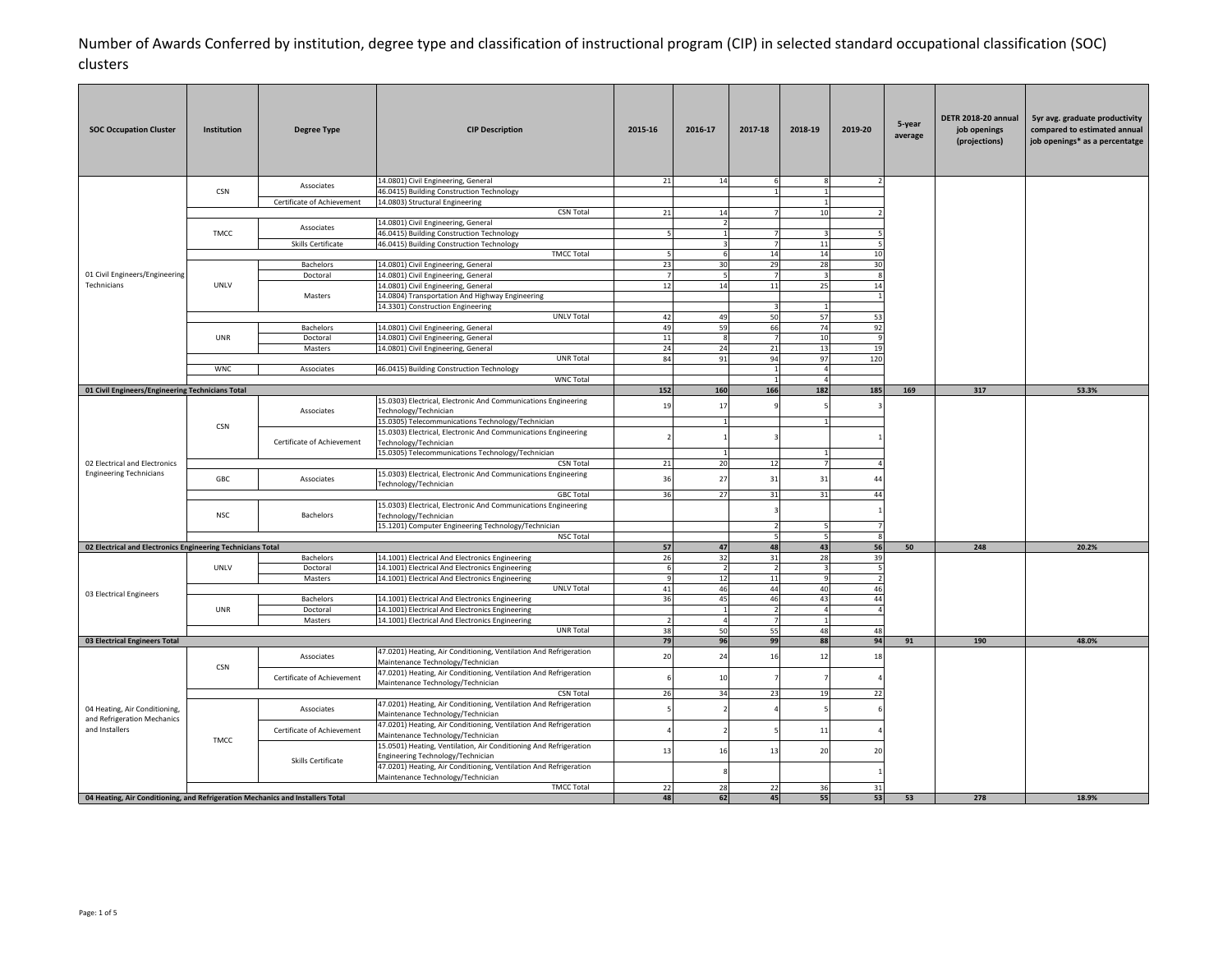| <b>SOC Occupation Cluster</b>                                          | <b>Institution</b> | <b>Degree Type</b>         | <b>CIP Description</b>                                               | 2015-16                 | 2016-17                                                  | 2017-18        | 2018-19      | 2019-20       | 5-year<br>average | DETR 2018-20 annual<br>job openings<br>(projections) | 5yr avg. graduate productivity<br>compared to estimated annual<br>job openings* as a percentatge |
|------------------------------------------------------------------------|--------------------|----------------------------|----------------------------------------------------------------------|-------------------------|----------------------------------------------------------|----------------|--------------|---------------|-------------------|------------------------------------------------------|--------------------------------------------------------------------------------------------------|
|                                                                        | <b>CSN</b>         | Associates                 | 15.0612) Industrial Technology/Technician                            | $\overline{1}$          | $\overline{\phantom{a}}$                                 | -8             | $\mathbf{3}$ | $\mathcal{P}$ |                   |                                                      |                                                                                                  |
|                                                                        |                    | Certificate of Achievement | 15.0612) Industrial Technology/Technician                            |                         |                                                          |                |              |               |                   |                                                      |                                                                                                  |
|                                                                        |                    |                            | <b>CSN Total</b>                                                     | $\mathcal{P}$           |                                                          | - q            |              |               |                   |                                                      |                                                                                                  |
|                                                                        | GBC                | Associates                 | 15.0612) Industrial Technology/Technician                            | $10\,$                  | 11                                                       | 12             | 15           |               |                   |                                                      |                                                                                                  |
|                                                                        |                    |                            | <b>GBC Total</b>                                                     | 10                      | 11                                                       | 12             | 15           |               |                   |                                                      |                                                                                                  |
|                                                                        |                    | Associates                 | 15.0613) Manufacturing Engineering Technology/Technician             |                         | $\overline{\phantom{a}}$                                 |                |              |               |                   |                                                      |                                                                                                  |
| 05 Industrial Engineering                                              | <b>TMCC</b>        | Certificate of Achievement | 15.0613) Manufacturing Engineering Technology/Technician             |                         |                                                          |                |              |               |                   |                                                      |                                                                                                  |
| Technicians                                                            |                    | Skills Certificate         | 15.0613) Manufacturing Engineering Technology/Technician             |                         |                                                          |                | 17           | 44            |                   |                                                      |                                                                                                  |
|                                                                        |                    |                            | <b>TMCC Total</b>                                                    |                         |                                                          |                | 21           | 50            |                   |                                                      |                                                                                                  |
|                                                                        |                    | Associates                 | 15.0612) Industrial Technology/Technician                            | $\mathcal{P}$           |                                                          |                |              |               |                   |                                                      |                                                                                                  |
|                                                                        |                    |                            | 15.0613) Manufacturing Engineering Technology/Technician             |                         |                                                          |                |              |               |                   |                                                      |                                                                                                  |
|                                                                        | <b>WNC</b>         | Certificate of Achievement | 15.0612) Industrial Technology/Technician                            |                         |                                                          |                |              |               |                   |                                                      |                                                                                                  |
|                                                                        |                    | Skills Certificate         | 15.0612) Industrial Technology/Technician                            |                         |                                                          | -3             | 36           | 12            |                   |                                                      |                                                                                                  |
|                                                                        |                    |                            | 15.0613) Manufacturing Engineering Technology/Technician             | 23                      | 24                                                       | 17             | 18           | 12            |                   |                                                      |                                                                                                  |
|                                                                        |                    |                            | <b>WNC Total</b>                                                     | 28                      | 31                                                       | 25             | 61           | 31            |                   |                                                      |                                                                                                  |
| 05 Industrial Engineering Technicians Total                            |                    |                            |                                                                      | 41                      | 46                                                       | 51             | 100          | 93            | 66                | 12                                                   | 551.7%                                                                                           |
| 06 Industrial Engineers                                                |                    |                            |                                                                      |                         |                                                          |                |              |               |                   | 104                                                  | $\sim$                                                                                           |
| 06 Industrial Engineers Total                                          |                    | Certificate of Achievement | 47.0303) Industrial Mechanics And Maintenance Technology             |                         | <b>NO PROGRAMS OFFERED</b><br>14<br>17<br>16<br>17<br>15 |                |              |               |                   |                                                      |                                                                                                  |
| 07 Industrial Machinery                                                | GBC                | Skills Certificate         | 47.0303) Industrial Mechanics And Maintenance Technology             | 21                      | 18                                                       | 21             | 19           | 15            |                   |                                                      |                                                                                                  |
| Mechanics                                                              |                    |                            | <b>GBC Total</b>                                                     | 35                      | 34                                                       | 38             | 36           | 30            |                   |                                                      |                                                                                                  |
| 07 Industrial Machinery Mechanics Total                                |                    |                            |                                                                      | 35                      | 34                                                       | 38             | 36           | 30            | 35                | 198                                                  | 17.5%                                                                                            |
|                                                                        |                    | Bachelors                  | 14.1901) Mechanical Engineering                                      | 67                      | 59                                                       | 84             | 64           | 98            |                   |                                                      |                                                                                                  |
|                                                                        | UNLV               | Doctoral                   | 14.1901) Mechanical Engineering                                      | $\overline{3}$          | 6                                                        | 5              |              |               |                   |                                                      |                                                                                                  |
|                                                                        |                    | Masters                    | 14.1901) Mechanical Engineering                                      | $\mathbf{\hat{z}}$      |                                                          | 13             |              |               |                   |                                                      |                                                                                                  |
|                                                                        |                    |                            | <b>UNLV Total</b>                                                    | 78                      | 71                                                       | 102            | 75           | 111           |                   |                                                      |                                                                                                  |
| 08 Mechanical Engineers                                                |                    | Bachelors                  | 14.1901) Mechanical Engineering                                      | 117                     | 132                                                      | 144            | 168          | 146           |                   |                                                      |                                                                                                  |
|                                                                        | UNR                | Doctoral                   | 14.1901) Mechanical Engineering                                      | $\overline{\mathbf{3}}$ | $\overline{2}$                                           | $\overline{2}$ |              |               |                   |                                                      |                                                                                                  |
|                                                                        |                    | Masters                    | 14.1901) Mechanical Engineering                                      | 11                      |                                                          | -7             |              |               |                   |                                                      |                                                                                                  |
|                                                                        |                    |                            | UNR Total                                                            | 131                     | 141                                                      | 153            | 178          | 152           |                   |                                                      |                                                                                                  |
| 08 Mechanical Engineers Total                                          |                    |                            |                                                                      | 209                     | 212                                                      | 255            | 253          | 263           | 238               | 219                                                  | 108.9%                                                                                           |
|                                                                        |                    | Associates                 | 51.1004) Clinical/Medical Laboratory Technician                      | <sup>9</sup>            | 11                                                       | 12             | $\alpha$     | $\Omega$      |                   |                                                      |                                                                                                  |
| 09 Medical and Clinical                                                | <b>CSN</b>         | Bachelors                  | 51.1005) Clinical Laboratory Science/Medical Technology/Technologist |                         |                                                          | 10             |              |               |                   |                                                      |                                                                                                  |
| Laboratory Technicians and                                             |                    | Certificate of Achievement | 51.0802) Clinical/Medical Laboratory Assistant                       |                         |                                                          |                |              |               |                   |                                                      |                                                                                                  |
| Technologists                                                          |                    |                            | <b>CSN Total</b>                                                     | 19                      | 19                                                       | 22             | 16           | 14            |                   |                                                      |                                                                                                  |
|                                                                        | <b>TMCC</b>        | Skills Certificate         | 51.1003) Hematology Technology/Technician                            | 150                     | 119                                                      | 84             | 82           | 41            |                   |                                                      |                                                                                                  |
|                                                                        |                    |                            | <b>TMCC Total</b>                                                    | 150                     | 119                                                      | 84             | 82           | 41            |                   |                                                      |                                                                                                  |
| 09 Medical and Clinical Laboratory Technicians and Technologists Total |                    |                            |                                                                      | 169                     | 138                                                      | 106            | 98           | 55            | 113               | 178                                                  | 63.6%                                                                                            |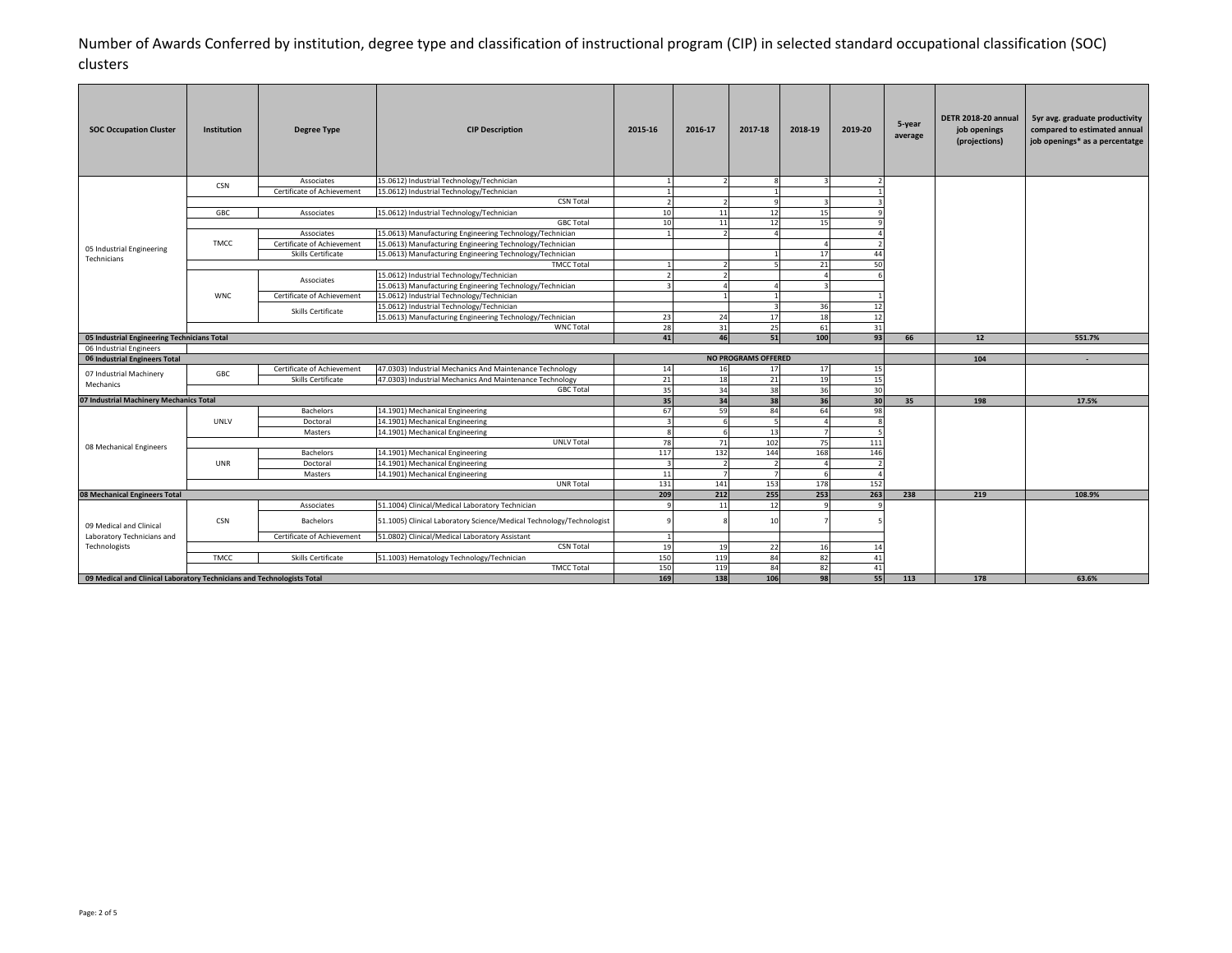| <b>SOC Occupation Cluster</b>                                                                   | Institution | <b>Degree Type</b>                                                                                                                                                              | <b>CIP Description</b>                                                        | 2015-16        | 2016-17             | 2017-18                 | 2018-19        | 2019-20 | 5-year<br>average | DETR 2018-20 annual<br>job openings<br>(projections) | 5yr avg. graduate productivity<br>compared to estimated annual<br>job openings* as a percentatge |
|-------------------------------------------------------------------------------------------------|-------------|---------------------------------------------------------------------------------------------------------------------------------------------------------------------------------|-------------------------------------------------------------------------------|----------------|---------------------|-------------------------|----------------|---------|-------------------|------------------------------------------------------|--------------------------------------------------------------------------------------------------|
|                                                                                                 |             |                                                                                                                                                                                 | 11.0103) Information Technology                                               | 54             | 39                  | 30                      | 12             | Δ       |                   |                                                      |                                                                                                  |
|                                                                                                 |             | Associates                                                                                                                                                                      | 11.1003) Computer And Information Systems Security/Information                |                | 11                  | 10                      |                |         |                   |                                                      |                                                                                                  |
|                                                                                                 |             |                                                                                                                                                                                 | Assurance                                                                     |                |                     |                         |                |         |                   |                                                      |                                                                                                  |
|                                                                                                 |             |                                                                                                                                                                                 | 11.0103) Information Technology                                               |                |                     |                         |                |         |                   |                                                      |                                                                                                  |
|                                                                                                 |             | Certificate of Achievement                                                                                                                                                      | 11.0501) Computer Systems Analysis/Analyst                                    | $\mathbf{1}$   |                     |                         |                |         |                   |                                                      |                                                                                                  |
|                                                                                                 | <b>CSN</b>  |                                                                                                                                                                                 | 11.0901) Computer Systems Networking And Telecommunications                   |                |                     |                         |                |         |                   |                                                      |                                                                                                  |
|                                                                                                 |             |                                                                                                                                                                                 | 11.0901) Computer Systems Networking And Telecommunications                   | 214            | 64                  | 138                     | 146            | 205     |                   |                                                      |                                                                                                  |
|                                                                                                 |             | Skills Certificate                                                                                                                                                              | 11.1003) Computer And Information Systems Security/Information<br>Assurance   | 45             | 33                  | 97                      | 96             | 98      |                   | 608<br>358<br>169.7%                                 |                                                                                                  |
|                                                                                                 |             |                                                                                                                                                                                 | 11.1005) Information Technology Project Management                            | 1              |                     | 78                      | 94             | 174     |                   |                                                      |                                                                                                  |
|                                                                                                 |             |                                                                                                                                                                                 | <b>CSN Total</b>                                                              | 325            | 148                 | 354                     | 349            | 486     |                   |                                                      |                                                                                                  |
|                                                                                                 |             |                                                                                                                                                                                 | 11.0101) Computer And Information Sciences, General                           |                |                     |                         |                |         |                   |                                                      |                                                                                                  |
|                                                                                                 | GBC         | Associates                                                                                                                                                                      | 11.0901) Computer Systems Networking And Telecommunications                   |                |                     |                         |                |         |                   |                                                      |                                                                                                  |
|                                                                                                 |             | 11.0901) Computer Systems Networking And Telecommunications<br>Skills Certificate<br>11.1001) Network And System Administration/Administrator<br>$\overline{3}$<br>$\mathbf{1}$ |                                                                               |                |                     |                         |                |         |                   |                                                      |                                                                                                  |
|                                                                                                 |             |                                                                                                                                                                                 |                                                                               |                |                     |                         |                |         |                   |                                                      |                                                                                                  |
|                                                                                                 |             |                                                                                                                                                                                 | <b>GBC Total</b>                                                              |                | $\overline{4}$      | 6                       |                |         |                   |                                                      |                                                                                                  |
|                                                                                                 |             |                                                                                                                                                                                 | 11.0901) Computer Systems Networking And Telecommunications                   |                | 10                  |                         |                |         |                   |                                                      |                                                                                                  |
|                                                                                                 |             | Associates                                                                                                                                                                      | 11.1003) Computer And Information Systems Security/Information<br>Assurance   |                |                     |                         |                |         |                   |                                                      |                                                                                                  |
| 10 Computer Systems                                                                             |             |                                                                                                                                                                                 | 52.1201) Management Information Systems, General                              |                |                     | 5                       |                |         |                   |                                                      |                                                                                                  |
| Analysts/Computer and                                                                           | TMCC        | Certificate of Achievement                                                                                                                                                      | 11.0103) Information Technology                                               | $\overline{a}$ | $\overline{2}$      | $\overline{\mathbf{3}}$ |                |         |                   |                                                      |                                                                                                  |
| <b>Information Systems</b>                                                                      |             |                                                                                                                                                                                 | 52.1201) Management Information Systems, General                              |                | $\mathbf{1}$        | $\overline{2}$          |                |         | 28                |                                                      |                                                                                                  |
| Managers                                                                                        |             | Skills Certificate                                                                                                                                                              | 11.0101) Computer And Information Sciences, General                           |                | 6                   | 23                      | 27             |         |                   |                                                      |                                                                                                  |
|                                                                                                 |             |                                                                                                                                                                                 | 11.0901) Computer Systems Networking And Telecommunications                   |                |                     | 13                      |                |         |                   |                                                      |                                                                                                  |
|                                                                                                 |             |                                                                                                                                                                                 | 11.1003) Computer And Information Systems Security/Information<br>Assurance   |                |                     |                         |                |         |                   |                                                      |                                                                                                  |
|                                                                                                 |             |                                                                                                                                                                                 | <b>TMCC Total</b>                                                             | 29             | 27                  | 53                      | 41             | 48      |                   |                                                      |                                                                                                  |
|                                                                                                 |             | Bachelors                                                                                                                                                                       | 11.0401) Information Science/Studies                                          | 83             | $\mathbf{1}$<br>70  | 96                      | 96             | 144     |                   |                                                      |                                                                                                  |
|                                                                                                 | UNLV        |                                                                                                                                                                                 | 11.0701) Computer Science<br>52.1201) Management Information Systems, General | $\overline{1}$ | $\overline{1}$      | $\overline{1}$          |                |         |                   |                                                      |                                                                                                  |
|                                                                                                 |             | Doctoral                                                                                                                                                                        | 11.0701) Computer Science                                                     |                | $\mathbf{1}$        | $\overline{\mathbf{3}}$ | $\overline{2}$ |         |                   |                                                      |                                                                                                  |
|                                                                                                 |             | Masters                                                                                                                                                                         | 11.0701) Computer Science                                                     | 17             | 20                  | 10                      | 21             | 12      |                   |                                                      |                                                                                                  |
|                                                                                                 |             |                                                                                                                                                                                 | <b>UNLV Total</b>                                                             | 101            | 93                  | 110                     | 120            | 161     |                   |                                                      |                                                                                                  |
|                                                                                                 |             | Bachelors                                                                                                                                                                       | 11.0101) Computer And Information Sciences, General                           | 88             | 82                  | 79                      | 92             | 85      |                   |                                                      |                                                                                                  |
|                                                                                                 | UNR         |                                                                                                                                                                                 | 11.0701) Computer Science                                                     | 1              |                     | 1                       |                |         |                   |                                                      |                                                                                                  |
|                                                                                                 |             | Masters                                                                                                                                                                         | 11.0101) Computer And Information Sciences, General                           | 10<br>1        | 5<br>$\overline{2}$ | 9                       | 11             | 10      |                   |                                                      |                                                                                                  |
|                                                                                                 |             |                                                                                                                                                                                 | 11.0701) Computer Science<br>UNR Total                                        | 100            | 89                  | 89                      | 103            | 95      |                   |                                                      |                                                                                                  |
|                                                                                                 |             |                                                                                                                                                                                 | 11.0101) Computer And Information Sciences, General                           |                | $\overline{7}$      | $\overline{7}$          |                |         |                   |                                                      |                                                                                                  |
|                                                                                                 |             | Associates                                                                                                                                                                      | 11.0901) Computer Systems Networking And Telecommunications                   | 10             |                     |                         |                |         |                   |                                                      |                                                                                                  |
|                                                                                                 | <b>WNC</b>  | Certificate of Achievement                                                                                                                                                      | 11.0901) Computer Systems Networking And Telecommunications                   |                |                     |                         |                |         |                   |                                                      |                                                                                                  |
|                                                                                                 |             | Skills Certificate                                                                                                                                                              | 11.0901) Computer Systems Networking And Telecommunications                   | 15             | 11                  |                         |                |         |                   |                                                      |                                                                                                  |
|                                                                                                 |             |                                                                                                                                                                                 | <b>WNC Total</b>                                                              | 29             | 22                  | 15                      | 15             | 14      |                   |                                                      |                                                                                                  |
| 10 Computer Systems Analysts/Computer and Information Systems Managers Total                    | 587         | 383                                                                                                                                                                             | 627                                                                           | 635            | 806                 |                         |                |         |                   |                                                      |                                                                                                  |
| 11 Licensed Practical and                                                                       | <b>CSN</b>  | Certificate of Achievement                                                                                                                                                      | 51.3901) Licensed Practical/Vocational Nurse Training                         | 23             | 12                  | 23                      |                | 5       |                   |                                                      |                                                                                                  |
| <b>Licensed Vocational Nurses</b><br>11 Licensed Practical and Licensed Vocational Nurses Total |             |                                                                                                                                                                                 | <b>CSN Total</b>                                                              | 23<br>23       | 12<br>12            | 23<br>23                |                | 5<br>5  | 16                | 279                                                  | 5.6%                                                                                             |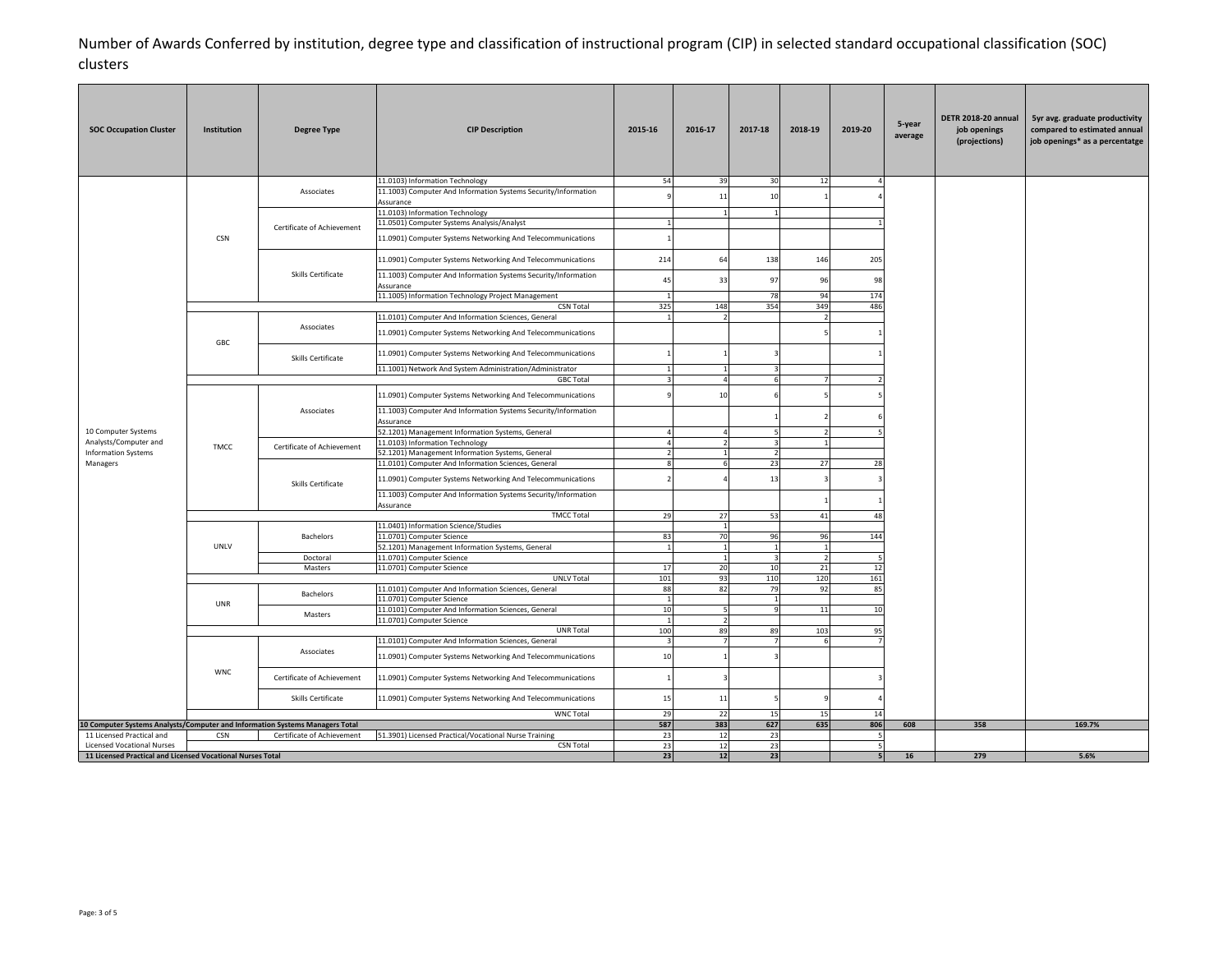| <b>SOC Occupation Cluster</b>                     | Institution | <b>Degree Type</b>         | <b>CIP Description</b>                                                                                                                                                                                                | 2015-16                        | 2016-17            | 2017-18                                    | 2018-19        | 2019-20    | 5-year<br>average | DETR 2018-20 annual<br>job openings<br>(projections) | 5yr avg. graduate productivity<br>compared to estimated annual<br>job openings* as a percentatge |
|---------------------------------------------------|-------------|----------------------------|-----------------------------------------------------------------------------------------------------------------------------------------------------------------------------------------------------------------------|--------------------------------|--------------------|--------------------------------------------|----------------|------------|-------------------|------------------------------------------------------|--------------------------------------------------------------------------------------------------|
|                                                   | <b>CSN</b>  | Associates                 | 51.3801) Registered Nursing/Registered Nurse                                                                                                                                                                          | 179                            | 195                | 195                                        | 208            | 198        |                   |                                                      |                                                                                                  |
|                                                   |             |                            | <b>CSN Total</b>                                                                                                                                                                                                      | 179                            | 195                | 195                                        | 208            | 198        |                   |                                                      |                                                                                                  |
|                                                   | GBC         | Associates                 | 51.3801) Registered Nursing/Registered Nurse                                                                                                                                                                          | 16                             | 26<br>23           | 26                                         | 30             | 27         |                   |                                                      |                                                                                                  |
|                                                   |             | Bachelors                  | 51.3801) Registered Nursing/Registered Nurse<br><b>GBC Total</b>                                                                                                                                                      | 28<br>44                       | 49                 | 11<br>37                                   | 16<br>46       | 23<br>50   |                   |                                                      |                                                                                                  |
|                                                   | <b>NSC</b>  | <b>Bachelors</b>           | 51.3801) Registered Nursing/Registered Nurse                                                                                                                                                                          | 130                            | 139                | 235                                        | 254            | 308        |                   |                                                      |                                                                                                  |
|                                                   |             |                            | <b>NSC Total</b>                                                                                                                                                                                                      | 130                            | 139                | 235                                        | 254            | 308        |                   |                                                      |                                                                                                  |
|                                                   | TMCC        | Associates                 | 51.3801) Registered Nursing/Registered Nurse                                                                                                                                                                          | 43                             | 57                 | 52                                         | 55             | 57         |                   |                                                      |                                                                                                  |
|                                                   |             |                            | <b>TMCC Total</b>                                                                                                                                                                                                     | 43                             | 57                 | 52                                         | 55             | 57         |                   |                                                      |                                                                                                  |
| 12 Registered Nurses                              |             | Bachelors                  | 51.3801) Registered Nursing/Registered Nurse                                                                                                                                                                          | 129                            | 123                | 126                                        | 135            | 155        |                   |                                                      |                                                                                                  |
|                                                   | <b>UNLV</b> | Doctoral                   | 51.3808) Nursing Science                                                                                                                                                                                              | 15                             | 9                  | - 7                                        | 15             | 14         |                   |                                                      |                                                                                                  |
|                                                   |             | Masters                    | 51.3801) Registered Nursing/Registered Nurse                                                                                                                                                                          | 23                             | 35                 | 31                                         | 19             | 29         |                   |                                                      |                                                                                                  |
|                                                   |             | Bachelors                  | <b>UNLV Total</b><br>51.3801) Registered Nursing/Registered Nurse                                                                                                                                                     | 167<br>144                     | 167<br>144         | 164<br>149                                 | 169<br>147     | 198<br>144 |                   |                                                      |                                                                                                  |
|                                                   | UNR         | Doctoral                   | 51.3818) Nursing Practice                                                                                                                                                                                             | -9                             | 12                 | 9                                          | 13             | 25         |                   |                                                      |                                                                                                  |
|                                                   |             | Masters                    | 51.3802) Nursing Administration                                                                                                                                                                                       | 32                             | 32                 | 25                                         | 30             | 30         |                   |                                                      |                                                                                                  |
|                                                   |             |                            | <b>UNR Total</b>                                                                                                                                                                                                      | 185                            | 188                | 183                                        | 190            | 199        |                   |                                                      |                                                                                                  |
|                                                   | <b>WNC</b>  | Associates                 | 51.3801) Registered Nursing/Registered Nurse                                                                                                                                                                          | 42                             | 45                 | 41                                         | 52             | 53         |                   |                                                      |                                                                                                  |
|                                                   |             |                            | <b>WNC Total</b>                                                                                                                                                                                                      | 42                             | 45                 | 41                                         | 52             | 53         |                   |                                                      |                                                                                                  |
| 12 Registered Nurses Total                        |             |                            |                                                                                                                                                                                                                       | 790<br>54                      | 840<br>39          | 907                                        | 974<br>12      | 1063       | 915               |                                                      | 44.2%                                                                                            |
|                                                   | <b>CSN</b>  | Associates                 | 11.0103) Information Technology<br>11.0201) Computer Programming/Programmer, General<br>11.0801) Web Page, Digital/Multimedia And Information Resources<br>Design<br>11.1004) Web/Multimedia Management And Webmaster |                                |                    | 30<br>$\epsilon$                           | 26             | 4<br>24    |                   |                                                      |                                                                                                  |
|                                                   |             |                            | 11.0103) Information Technology                                                                                                                                                                                       |                                |                    |                                            |                |            |                   |                                                      |                                                                                                  |
|                                                   |             | Certificate of Achievement | 11.0201) Computer Programming/Programmer, General                                                                                                                                                                     |                                |                    |                                            |                |            |                   |                                                      |                                                                                                  |
|                                                   |             |                            | 11.0801) Web Page, Digital/Multimedia And Information Resources<br>Design                                                                                                                                             |                                |                    |                                            |                |            |                   |                                                      |                                                                                                  |
|                                                   |             |                            | <b>CSN Total</b>                                                                                                                                                                                                      | 58                             | 44                 | 43                                         | 46             | 35         |                   |                                                      |                                                                                                  |
|                                                   | GBC         | Associates                 | 11.0803) Computer Graphics<br><b>GBC Total</b>                                                                                                                                                                        | $\overline{3}$<br>$\mathbf{3}$ |                    | $\overline{z}$<br>$\overline{\phantom{a}}$ | $\overline{1}$ | 3          |                   |                                                      |                                                                                                  |
|                                                   |             |                            | 11.0202) Computer Programming, Specific Applications                                                                                                                                                                  | 10                             | 12                 | 20                                         | $11\,$         | 16         |                   |                                                      |                                                                                                  |
|                                                   |             | Associates                 | 52.1201) Management Information Systems, General                                                                                                                                                                      | $\overline{4}$                 | $\overline{4}$     | -5                                         | $\overline{2}$ |            |                   |                                                      |                                                                                                  |
|                                                   |             |                            | 11.0103) Information Technology                                                                                                                                                                                       | $\overline{4}$                 |                    | 3                                          |                |            |                   |                                                      |                                                                                                  |
| 13 Computer<br>Programmers/Software               | TMCC        | Certificate of Achievement | 11.0801) Web Page, Digital/Multimedia And Information Resources<br>Design                                                                                                                                             |                                |                    |                                            |                |            |                   | 2072<br>846                                          |                                                                                                  |
| Developers                                        |             |                            | 52.1201) Management Information Systems, General                                                                                                                                                                      |                                |                    |                                            |                |            |                   |                                                      |                                                                                                  |
|                                                   |             | Skills Certificate         | 14.0901) Computer Engineering, General                                                                                                                                                                                |                                | $11\,$             | $\overline{2}$                             |                |            |                   |                                                      |                                                                                                  |
|                                                   |             |                            | <b>TMCC Total</b><br>11.0401) Information Science/Studies                                                                                                                                                             | 21                             | 30<br>$\mathbf{1}$ | 32                                         | 14             | 21         |                   |                                                      |                                                                                                  |
|                                                   |             |                            | 11.0701) Computer Science                                                                                                                                                                                             | 83                             | 70                 | 96                                         | 96             | 144        |                   |                                                      |                                                                                                  |
|                                                   |             | Bachelors                  | 14.0901) Computer Engineering, General                                                                                                                                                                                | 10                             | 20                 | 24                                         | 17             | 24         |                   |                                                      |                                                                                                  |
|                                                   | UNLV        |                            | 52.1201) Management Information Systems, General                                                                                                                                                                      | $\mathbf{1}$                   | $\overline{1}$     | $\overline{1}$                             | $\overline{1}$ |            |                   |                                                      |                                                                                                  |
|                                                   |             | Doctoral                   | 11.0701) Computer Science                                                                                                                                                                                             |                                | $\overline{1}$     | -3                                         | $\overline{z}$ |            |                   |                                                      |                                                                                                  |
|                                                   |             | Masters                    | 11.0701) Computer Science                                                                                                                                                                                             | 17                             | 20                 | 10                                         | 21             | 12         |                   |                                                      |                                                                                                  |
|                                                   |             |                            | <b>UNLV Total</b>                                                                                                                                                                                                     | 111                            | 113                | 134                                        | 137            | 185        |                   |                                                      |                                                                                                  |
|                                                   |             | Bachelors                  | 11.0701) Computer Science                                                                                                                                                                                             | $1\overline{ }$                |                    | $\overline{1}$                             |                |            |                   |                                                      |                                                                                                  |
|                                                   |             |                            | 14.0901) Computer Engineering, General                                                                                                                                                                                | 69                             | 71                 | 121                                        | 106<br>7       | 103        |                   |                                                      |                                                                                                  |
|                                                   | UNR         | Doctoral                   | 14.0901) Computer Engineering, General<br>11.0701) Computer Science                                                                                                                                                   |                                | 6                  | - 5                                        |                | 8          |                   |                                                      |                                                                                                  |
|                                                   |             | Masters                    | 14.0901) Computer Engineering, General                                                                                                                                                                                | 24                             | 20                 | 20                                         | 22             | 30         |                   |                                                      |                                                                                                  |
|                                                   |             |                            | <b>UNR Total</b>                                                                                                                                                                                                      | 95                             | 99                 | 147                                        | 135            | 141        |                   |                                                      |                                                                                                  |
| 13 Computer Programmers/Software Developers Total |             |                            |                                                                                                                                                                                                                       |                                | 288<br>286         | 358                                        | 333            | 385        | 330               |                                                      | 39.0%                                                                                            |